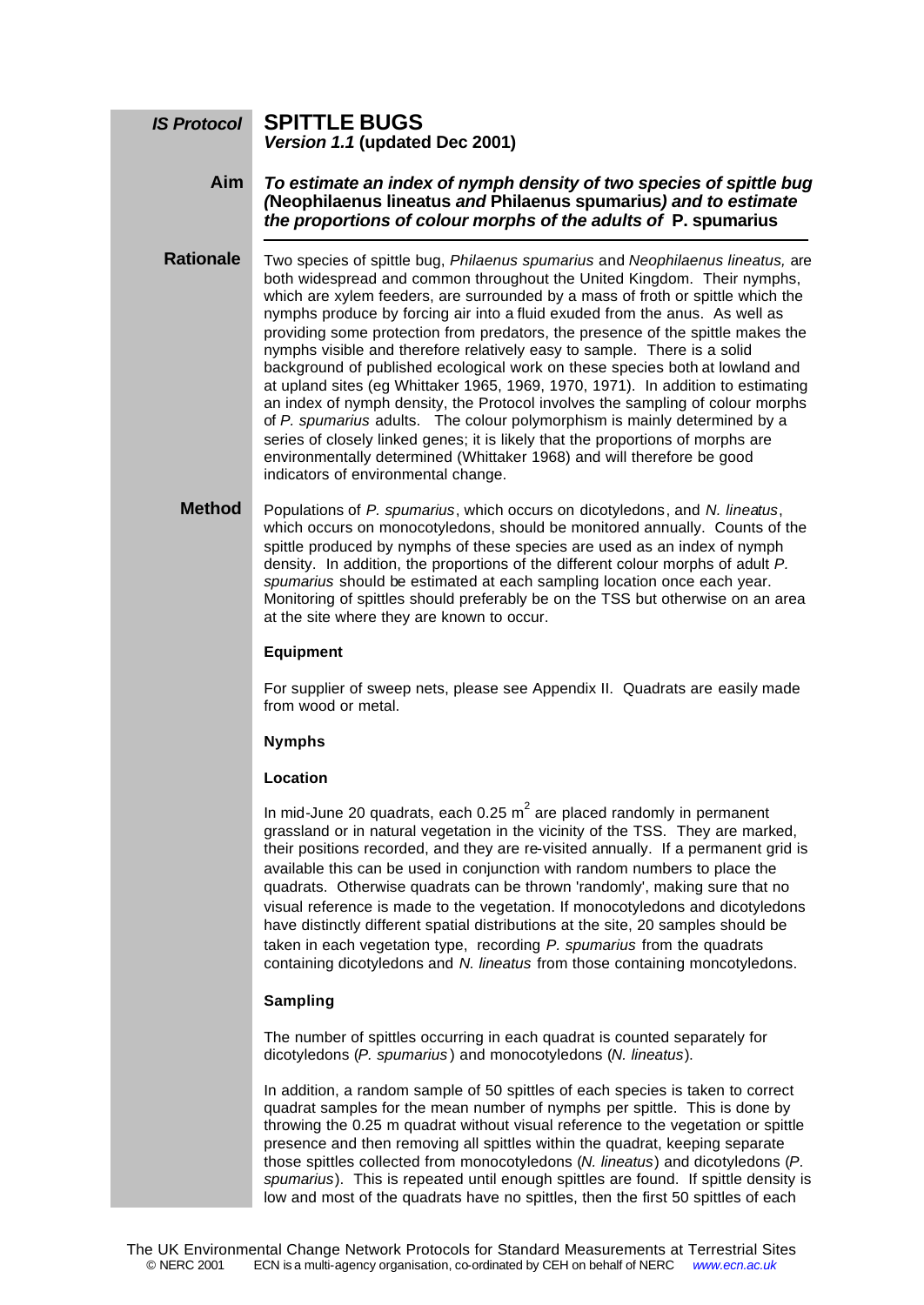| species encountered, <i>ie without reference to quadrats</i> , can be used, making |
|------------------------------------------------------------------------------------|
| sure that there is no bias towards large, conspicuous spittles. The number of      |
| spittles and the time taken to find and collect them should be recorded. A         |
| maximum of 2 hours should be spent searching. These samples are preserved          |
| for counting and determination in the laboratory. Nymphs are preserved using a     |
| mixture of 70% alcohol, 5% glycerol and 25% water. An absolute minimum             |
| sample of 30 spittles of each species is required.                                 |

### **Adults**

## **Location**

In late August, sweep net samples of adults are taken in the vicinity of, but not directly on, the TSS. Sampling must be in the same area each year and must be done when the vegetation is dry.

### **Sampling**

A minimum of 50 individual adults of *P. spumarius* is required. The number of adults and the time taken to find and collect them should be recorded. A maximum of 2 hours should be spent searching. Samples should be stored dry, for later determination, in small pill boxes which are then stacked inside a larger container to which naphthalene is added. Each adult is allocated to one of the colour morphs using the methods explained in Appendix II; the numbers of males and females allocated to each morph type are recorded separately and the identified specimens should be stored for future reference and confirmation.

| <b>Time</b> | Spittle counts | 2 h/site/year |
|-------------|----------------|---------------|
|             | Sweep netting  | 1 h/site/year |

#### *J.B. Whittaker* **Author**

**Whittaker, J.B.** 1965. The distribution and population dynamics of *Neophilaenus lineatus* (L.) and *N. exclamationis* (Thun.) (Homoptera: Cercopidae) on Pennine moorland. *Journal of Animal Ecology,* **34**, 277-297. **References**

> **Whittaker, J.B.** 1968. Polymorphism of *Philaenus spumarius* (L.) (Homoptera: Cercopidae) in England. *Journal of Animal Ecology,* **37**, 99-111.

> **Whittaker, J.B.** 1969. Quantitative and habitat studies of froghoppers and leafhoppers (Homoptera: Auchenorrhncha) of Wytham Woods, Berkshire. *Entomologist's Monthly Magazine,* **105**, 27-37.

**Whittaker, J.B.** 1970. Cercopid spittle as a microhabitat. *Oikos,* **21**, 59-64.

**Whittaker, J.B.** 1971. Population changes in *Neophilaenus lineatus* (L.) (Homoptera: Cercopidae) in different parts of its range. *Journal of Animal Ecology,* **40**, 425-443.

### *IS Protocol*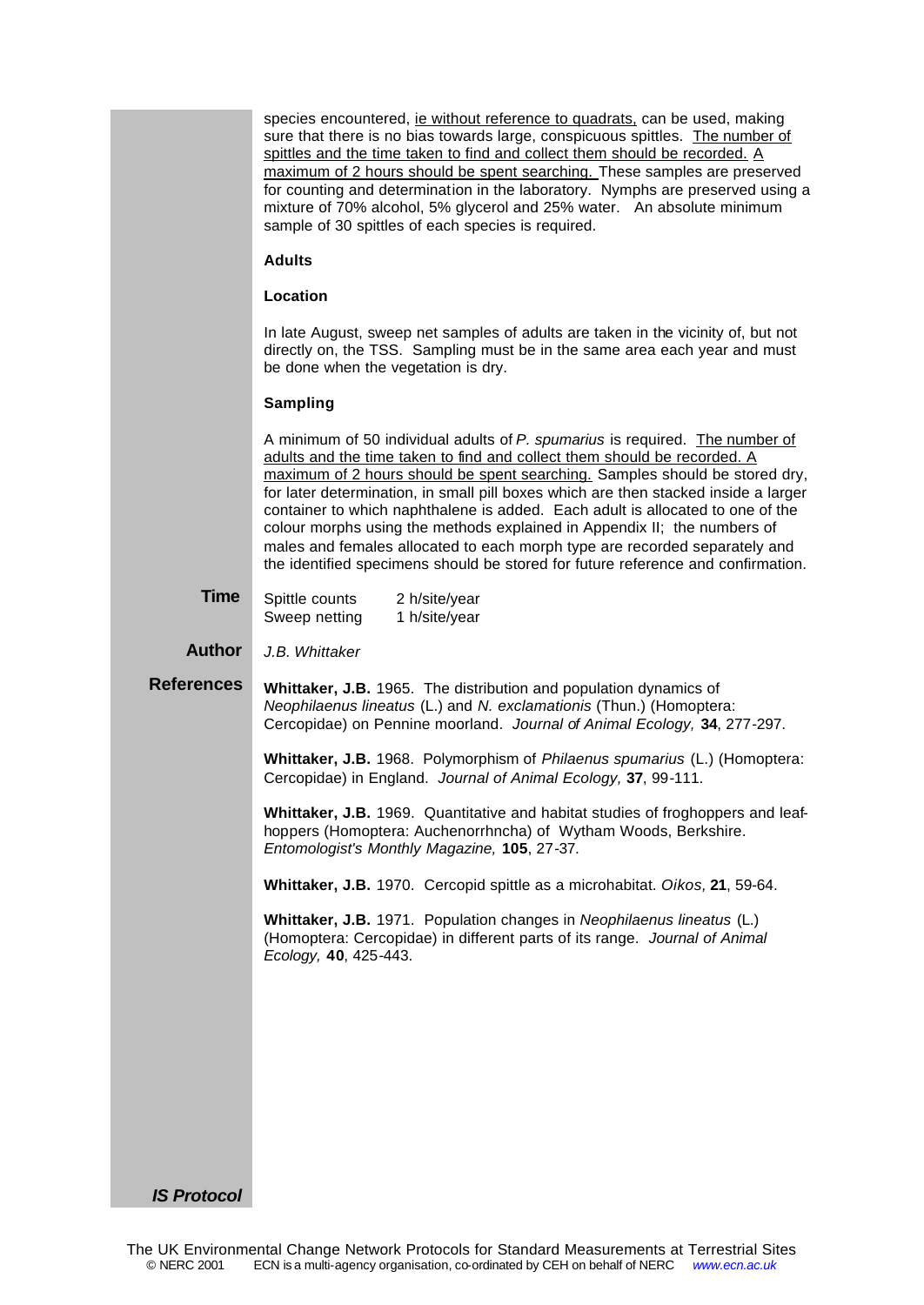

*Figure 13.* Colour morphs of *Philaenus spumarius*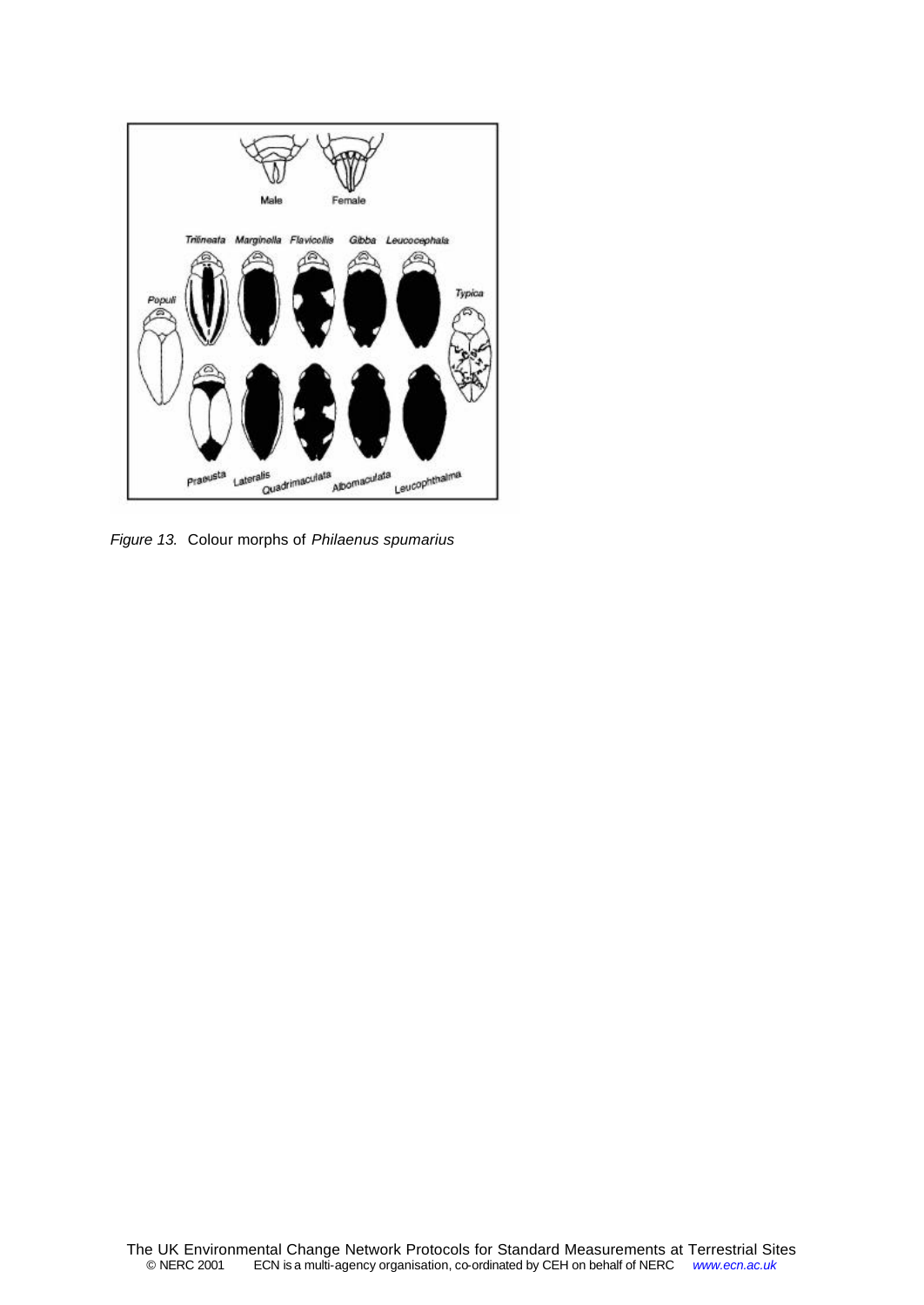# **Appendix I. Identification of colour morphs of** *Philaenus spumarius*

Specimens of the common morphs of *Philaenus* are provided for each ECN site as a guide to identification of the collections.

The specimens are labelled as follows.

|  | 1 POP populi       |               | 7 PRA praeusta       |
|--|--------------------|---------------|----------------------|
|  | 2 TRI trilineata   |               | 8 LAT lateralis      |
|  | 3 MAR marginella   |               | 9 QUA quadrimaculata |
|  | 4 FLA flavicollis  |               | 10 ALB albomaculata  |
|  | 5 GIB gibba        |               | 11 LOP leucopthalma  |
|  | 6 LCE leucocephala | 12 TYP typica |                      |

Some points regarding morph identification need to be stressed.

- · You will not be able to assign every specimen to one of the illustrated morphs.
- · Freshly emerged specimens are referred to as teneral, and may be soft and of a greenish straw colour; the integument hardens quite quickly but it takes some time for the darker pigments to develop fully.
- · Figure 13 illustrates the dark parts as black but this will not always be so. You may find many specimens where the colour has not reached its full development of intensity and others which are brown or dark brown rather than black. It is not the intensity/density of the colour which is important but the distribution pattern of that colour.
- · Surprisingly one of the most difficult morphs to distinguish accurately is *typica.* In most parts of England *typica* is the most abundant morph (between 50% and 90% of the population) so you should soon become familiar with it. Note that in Figure 13 the dark areas are indicated by stippling. This is deliberate. Look for a zig-zag pattern consisting of stippling, concentrated into narrow, variegated bands, giving the appearance of cross-gartering. Pale specimens of the two four-spotted morphs *flavicollis* and *quadrimaculata* are very easy to confuse with *typica*; look for the contrast between the areas of solid dark and pale colour in these two morphs and the pale diamond half way along the centre line of the elytra in *typica.*
- · Specimens of *praeusta* are difficult to come by because this is the scarcest of all the morphs, but it is so distinctive that you should have no difficulty in recognising it if you find it.
- All the illustrations show the eyes as white, indicating that they are pale. Many of the reference specimens collected to provide you with reference material have dark eyes and you may find dark-eyed specimens yourself. We have disregarded eye colour in selecting reference specimens and even some of the *leucopthalma* have dark eyes. If you come across dark-eyed specimens, assign them to the morph which they would otherwise fit.

# **Some practical tips**

- **·** You will need good illumination such as an anglepoise or similar desk lamp.
- Specimens can be quite easily handled with a small (size 1) paint brush with which they can either be pushed around or picked up by entanglement of the legs. *IS Protocol*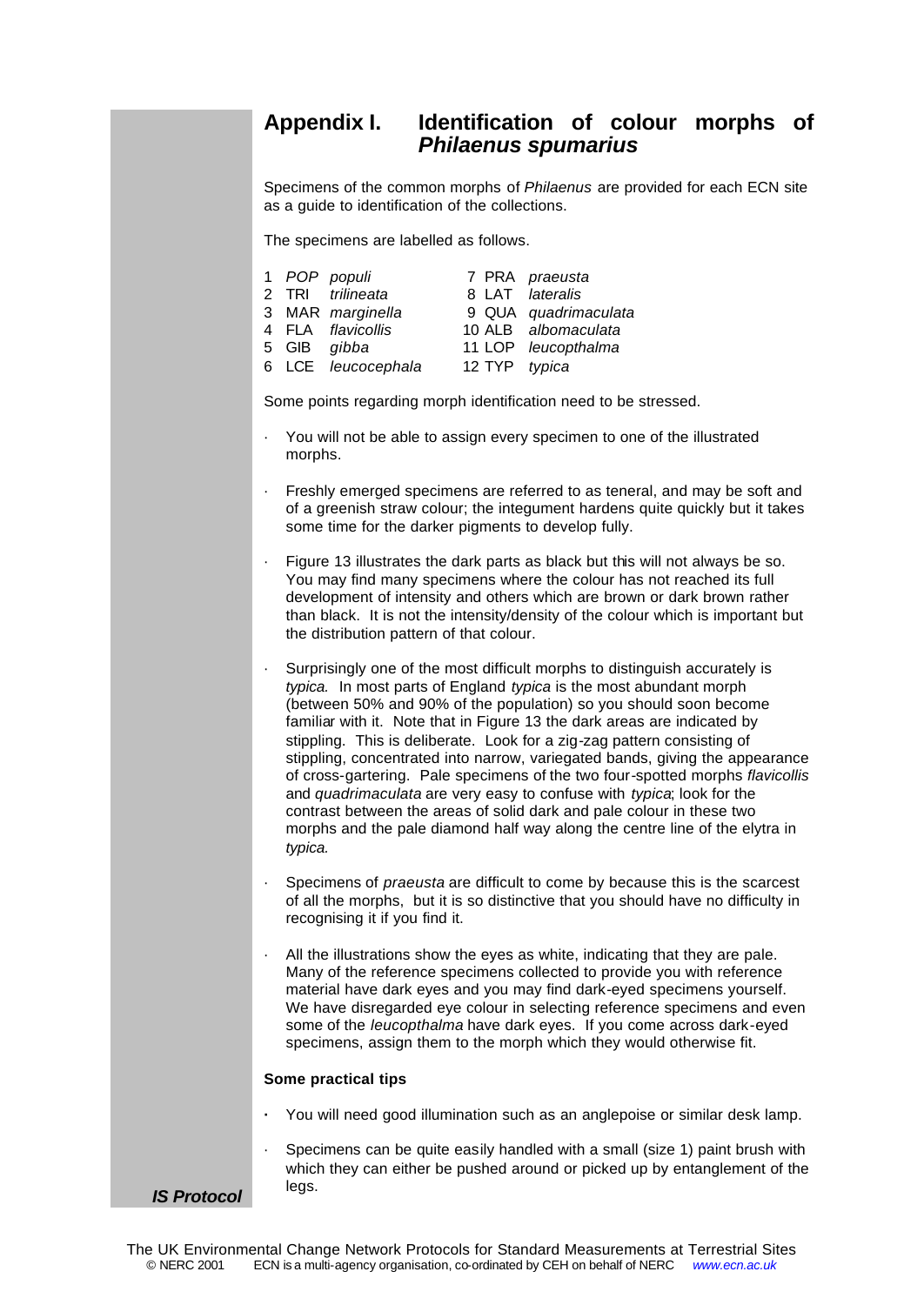Females are much easier to identify than males. Start by sorting your collection into separate groups of males and females. To assist with this the reference specimen of *typica* is a female and the *trilineata* is a male (the other morphs are a mixture of sexes).

### **By eye**

Divide your group of females into four sections

| Pale specimens | Dark specimens with pale fronts |
|----------------|---------------------------------|
| trilineata     | Dark specimens with dark fronts |

Having sorted into the four groups start with the pale-headed dark group and split it into *marginella, leucocephala* and spotted forms.

Then split the entirely dark group into *lateralis, leucopthalma* and spotted forms.

There will be some specimens in both groups that you will not be able to 'rough sort' by eye.

### **Using a lens (a x-10 hand lens is quite sufficient)**

Check ALL the specimens, group by group, starting with the dark ones which you have just sorted into morphs. You will probably find that one or two have been sorted into the wrong morphs and you can now correct this and also sort the ones which were not separable by eye.

Using the lens, return to the group of pale specimens which you sorted first. Some of these will now turn out to be immature specimens of the darker morphs but under the lens you should be able to see the beginnings of the pattern.

Having dealt with the females, now sort the males in the same way. This will not be quite so easy but having 'got your eye in' with the females will help considerably. Keep the results for females and males separate for entry on the recording form.

In recording your results the most important distinctions to make are into the groups:

Pale (*typica*, *populi*) Striped (*trilineata, marginella, lateralis* together with *praeusta*) Melanics (the rest) but be as accurate as you can.

*IS Protocol*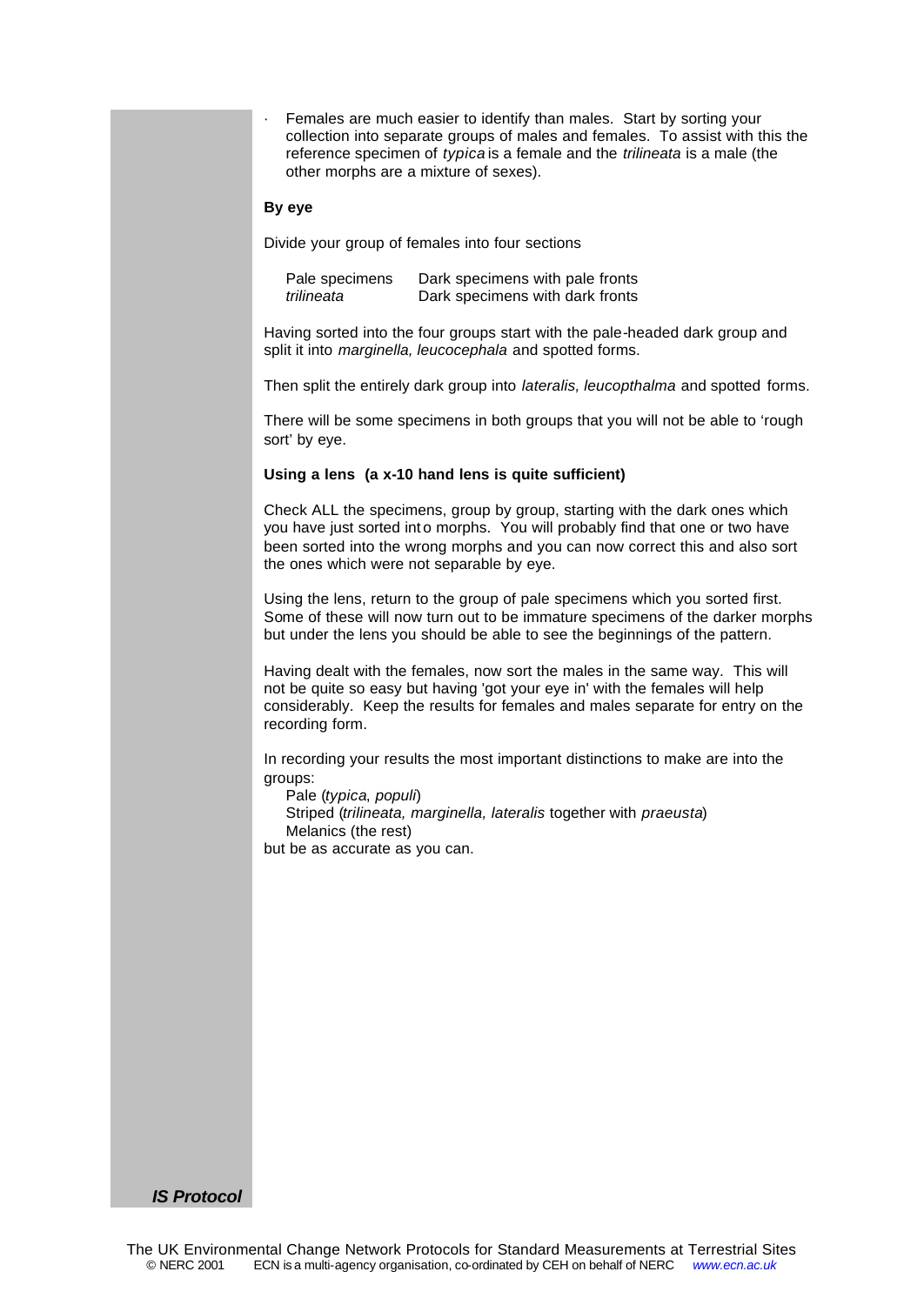# **Appendix II. Equipment details**

Sweep nets (Catalogue no. E679) are obtainable for approximately £50 from: **Supplier**

> Watkins & Doncaster The Naturalists Four Throws Hawkhurst Kent TN18 5ED, UK

*IS Protocol*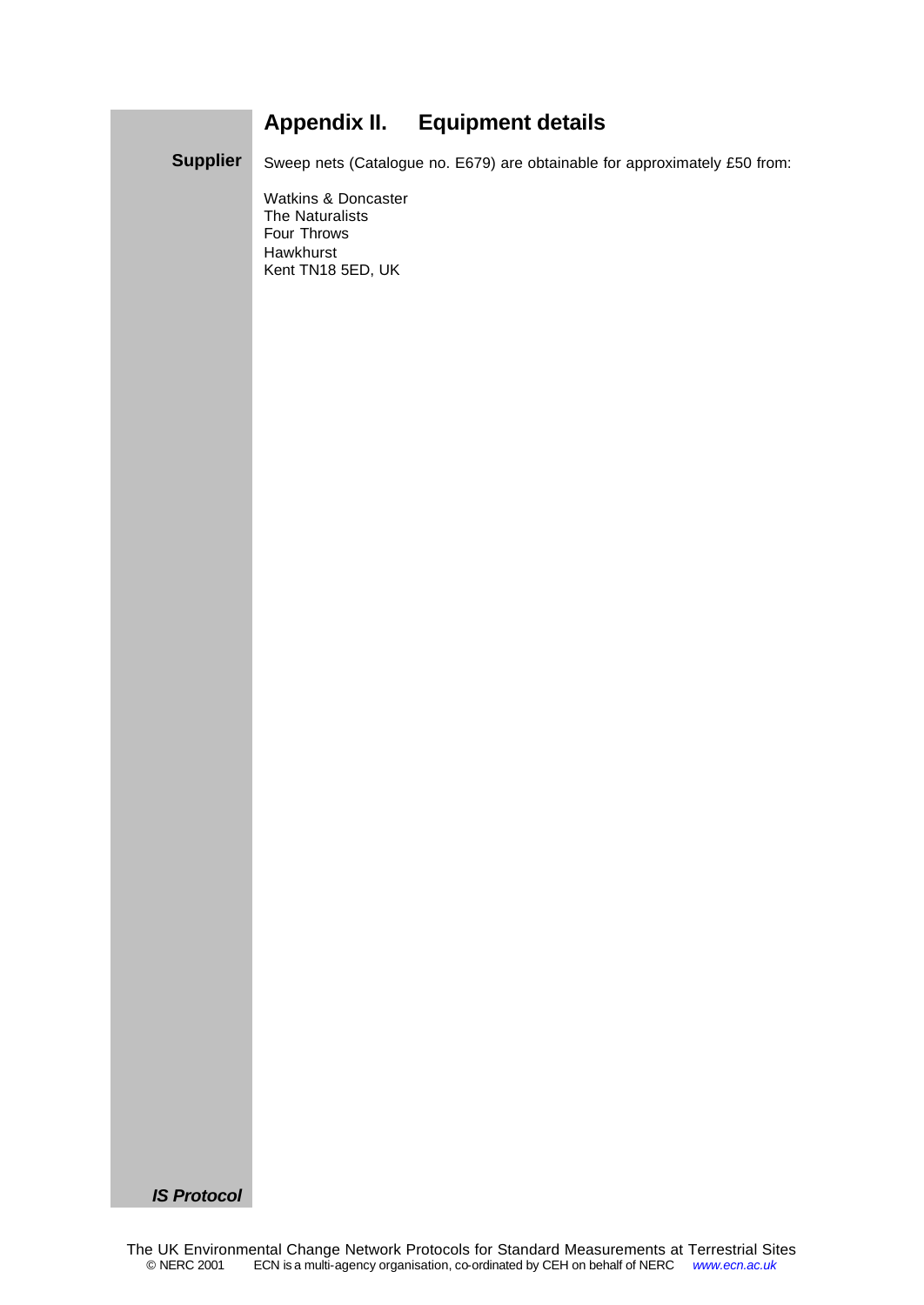# **Specification of results and recording conventions**

The measurement variables listed below are those required for each IS sampling location at an ECN Site. Sites submitting data to the ECNCCU should refer to the accompanying Data Transfer documentation for the specification of ECN dataset formats, available on the restricted access Site Managers' extranet. Contact ecnccu@ceh.ac.uk if you need access to this documentation.

The first 4 key parameters uniquely identify a sample or recording occasion in space and time, and must be included within all datasets:

| • Site Identification Code (e.g. T05) | Unique code for each ECN Site                                                                                                                                |
|---------------------------------------|--------------------------------------------------------------------------------------------------------------------------------------------------------------|
| • Core Measurement Code (e.g. PC)     | Unique code for each ECN 'core<br>measurement'                                                                                                               |
| • Location Code (e.g. 01)             | Each ECN Site allocates its own code to<br>replicate sampling locations for each core<br>measurement (e.g. for different surface<br>water collection points) |
| • Sampling Date (/time)               | Date on which sample was collected or data<br>recorded. This will include a time element<br>where sampling is more frequent than daily                       |

*ECNCCU 2001*

# **Core measurement: invertebrates – spittle bugs (IS Protocol)**

The following variables are recorded annually - nymphs in mid-June, adults in late August:

|                                                                        |                                  | Precision of |
|------------------------------------------------------------------------|----------------------------------|--------------|
| Variable                                                               | Units                            | recording    |
| For nymph recording                                                    |                                  |              |
| Site Identification Code                                               |                                  |              |
| Core Measurement Code                                                  |                                  |              |
| <b>Location Code</b>                                                   |                                  |              |
| Sampling date                                                          |                                  |              |
| Vegetation mixed or segregated                                         | character code (M or S)          |              |
| Quadrat ID                                                             | character code (Qn) <sup>1</sup> |              |
| Species code                                                           | BRC code <sup>2</sup>            |              |
| Species name                                                           | genus species                    |              |
| Number of spittles                                                     | count                            | 1            |
| From random-throw exercise                                             |                                  |              |
|                                                                        | count                            | 1            |
| Number of spittles found (by species)<br>Time taken to record spittles | hours:mins                       |              |
| Total number of nymphs found (by species)                              | count                            | 1            |
|                                                                        |                                  |              |
| For P. spumarius adult morph recording                                 |                                  |              |
| Site Identification Code                                               |                                  |              |
| Core Measurement Code                                                  |                                  |              |
| <b>Location Code</b>                                                   |                                  |              |
| Sampling date                                                          |                                  |              |
| Morph                                                                  | 3-character code <sup>3</sup>    |              |
| Number of males                                                        | count                            | 1            |
| Number of females                                                      | count                            | 1            |
| Time taken to collect adults                                           | hours:mins                       |              |

# **Recording forms**

Three types of form are available from the CCU:

- 1. Nymphs: quadrat sampling where the vegetation is mixed
- 2. Nymphs: quadrat sampling where the vegetation is segregated
- 3. Adults (sweep-netting).